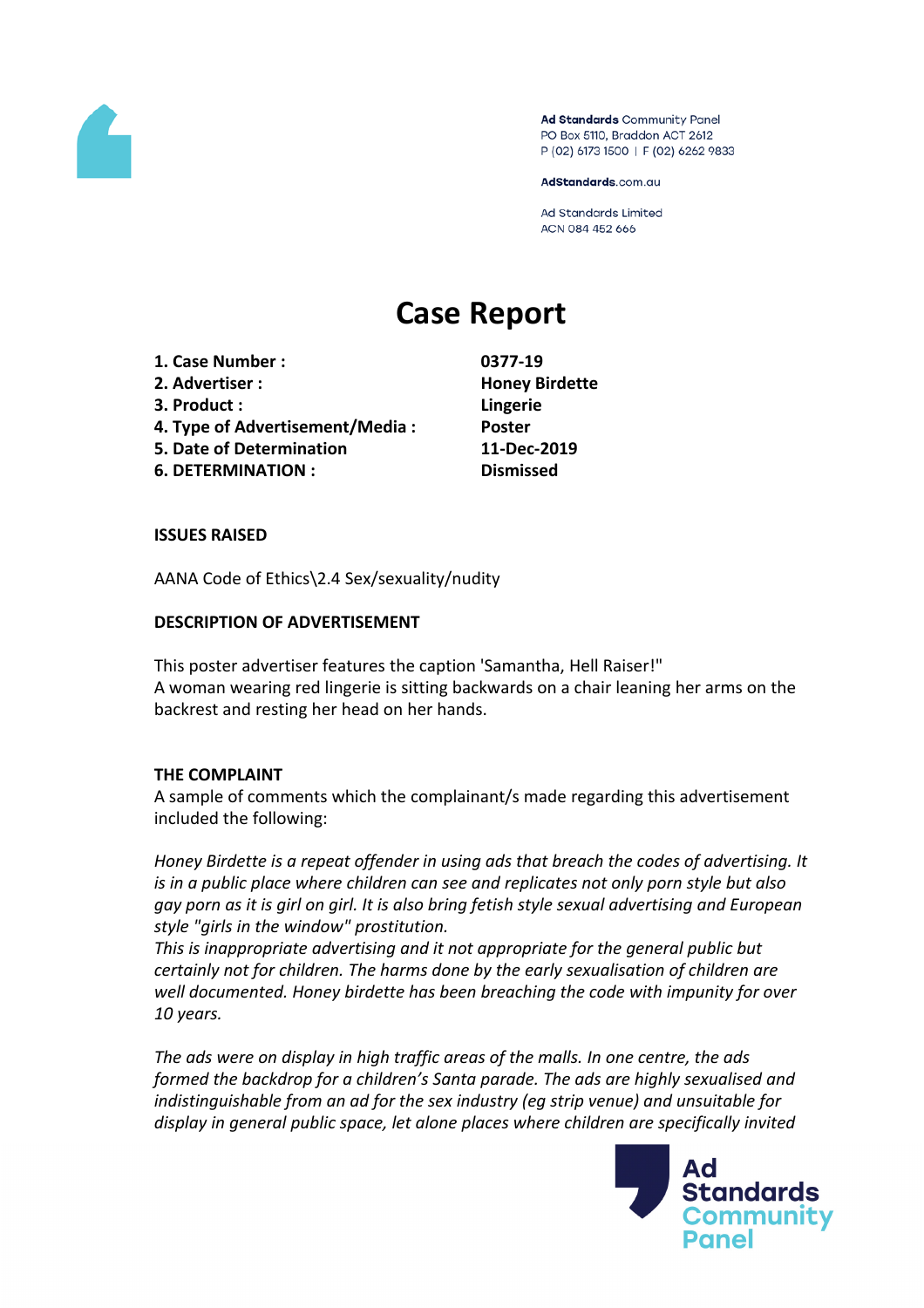

*to participate in activities. Moreover, people are working in these spaces- people who have a right to work without being exposed to sexualised imagery. The space does not belong to the advertiser and the advertiser has no right to impose its porn-themed ads onto an all-age, non-consenting audience who are not its customers.*

### **THE ADVERTISER'S RESPONSE**

Comments which the advertiser made in response to the complainant/s regarding this advertisement include the following:

*Women being confident in their body does not equate to "porn".*

*…*

*…*

*Why are we teaching young girls and women to be ashamed of their bodies? The female form not a matter of vulgarity or indecency.*

*…*

*Honey Birdette is passionate about equal rights in advertising for women, whilst also respecting community values.*

*To be frank, I am not in the business of offending the customer or community. I am in the business of empowering women's bodies.*

*I will not and nor will our supporters succumb to anti-women hysteria and notions of a women bodies being prone to violence, assault or prostitution because of what they are wearing.*

*Honey Birdette is not a champion of explicit nudity, unequal power dynamics or overly sexualised poses in outdoor space and we are certainly not in the business of offending the community.*

*We care about women's rights, we care wholeheartedly about championing women and them embracing their bodies, not teaching them to be ashamed of them.*

## **THE DETERMINATION**

The Ad Standards Community Panel (the Panel) considered whether this advertisement breaches Section 2 of the AANA Code of Ethics (the Code).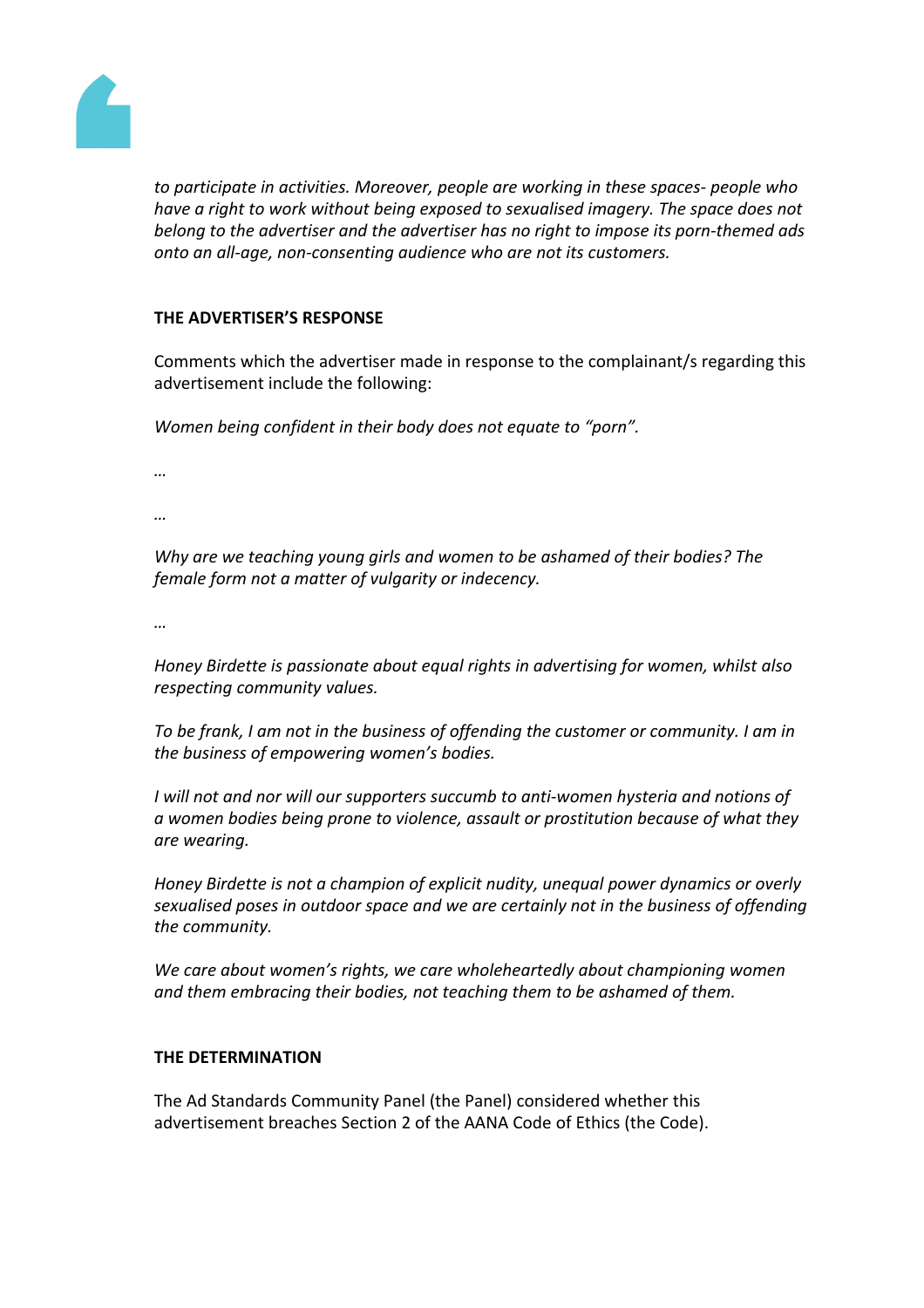

The Panel noted the complainants' concerns that the advertisement: is highly sexualised, resembles images that would be seen in porn publications, and is inappropriate to be seen in full view of children

The Panel viewed the advertisement and noted the advertiser's response.

The Panel considered whether the advertisement was in breach of Section 2.4 of the Code. Section 2.4 of the Code states: "Advertising or Marketing Communications shall treat sex, sexuality and nudity with sensitivity to the relevant audience".

The Panel considered whether the advertisement contained sex, sexuality or nudity.

The Panel noted the Practice Note for the Code states:

*"Images which are not permitted are those which are highly sexually suggestive and inappropriate for the relevant audience. Explicit sexual depictions in marcomms, particularly where the depiction is not relevant to the product or service being advertised, are generally objectionable to the community and will offend Prevailing Community Standards."*

The Panel considered whether the images depicted sex. The Panel noted the dictionary definition of sex most relevant to this section of the Code of Ethics is 'sexual intercourse; sexually stimulating or suggestive behaviour.' (Macquarie Dictionary 2006).

The Panel considered that the depiction of a woman in lingerie is not of itself a depiction of sexual intercourse, sexual stimulation or suggestive behaviour. The Panel considered that the advertisement as a whole did not contain sex.

The Panel considered whether the advertisement treated depicted sexuality.

The Panel noted the definition of sexuality includes 'sexual character, the physical fact of being either male or female; The state or fact of being heterosexual, homosexual or bisexual; sexual preference or orientation; one's capacity to experience and express sexual desire; the recognition or emphasising of sexual matters'. The Panel noted that the use of male or female actors in an advertisement is not of itself a depiction of sexuality.

The Panel considered that the lingerie being promoted was sexualised and that this did add an element of sexuality to the advertisement. The Panel considered that the depiction of the woman wearing this style of lingerie was relevant to the product being promoted. The Panel considered that the pose of the woman, seated backwards on the chair with her legs open, was a sexualised pose. The Panel determined that the advertisement did contain sexuality.

The Panel considered whether the advertisement contained nudity and noted that the dictionary definition of nudity includes 'something nude or naked', and that nude and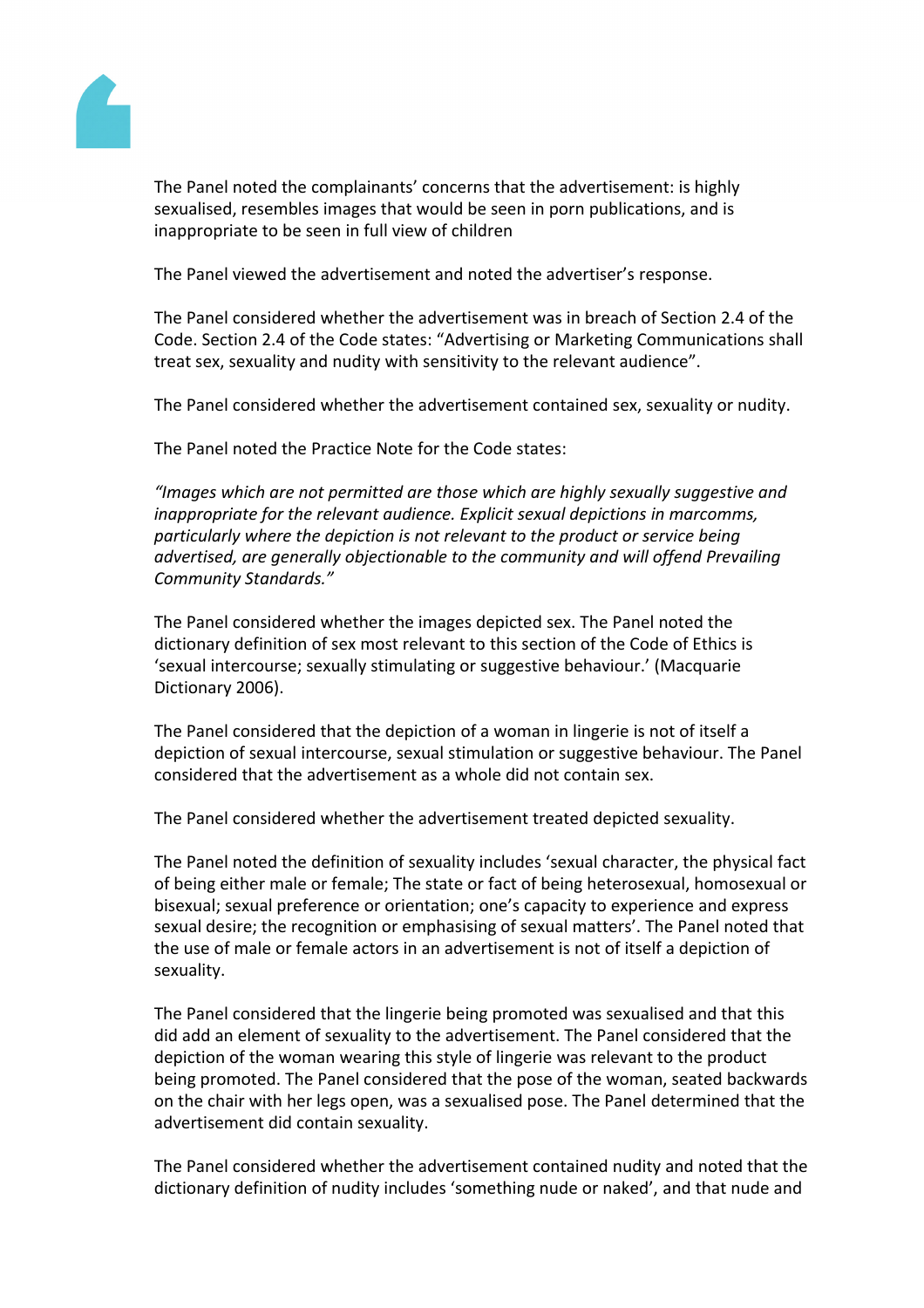

naked are defined to be 'unclothed and includes something 'without clothing or covering'. The Panel considered that the Code is intended for the Panel to consider the concept of nudity, and that partial nudity is factor when considering whether an advertisement firstly contains nudity and secondly treats that nudity with sensitivity to the relevant audience.

The Panel then considered whether the issues of sexuality and nudity were treated with sensitivity to the relevant audience.

The Panel considered the meaning of 'sensitive' and noted that the definition of sensitive in this context can be explained as indicating that 'if you are sensitive to other people's needs, problems, or feelings, you show understanding and awareness of them.' (https://www.collinsdictionary.com/dictionary/english/sensitive)

The Panel considered that the requirement to consider whether sexual suggestion is 'sensitive to the relevant audience' is a concept requiring them to consider who the relevant audience is and to have an understanding of how they might react to or feel about the advertisement – the concept of how subtle sexual suggestion is or might be is relevant to the Panel considering how children, and other sections of the community, might consider the advertisement.

The Panel noted that this image appears in store windows and considered that the relevant audience includes retail and service workers, people shopping in the Honey Birdette store and people who are not shopping at Honey Birdette but who are walking past the store, and that this last group would be broad and would include children.

The Panel noted that recent research into community perceptions found that the general community were more conservative than the Panel's determinations relating to sexual imagery and nudity in advertising, and that the level of concern over nudity and sexualised content in advertising has been increasing over the last 10 years (https://adstandards.com.au/sites/default/files/2007- 2017 community perceptions web.pdf).

The Panel noted they had considered a similar advertisement for the same advertiser in case 0124-19, in which:

*"The Panel considered that the depiction of the woman in lingerie was relevant to the product being sold and that the level of nudity in the advertisement was not inappropriate for a broad audience which would include children. However, the Panel considered the pose of the model is strongly sexualised, depicting her reclining with her legs open, her head tilted down but her gaze directly at the viewer. The Panel considered that the sexual pose of the woman in combination with the depiction of her in lingerie amounted to a sexualised image which was not appropriate for a broad audience which would include children."*